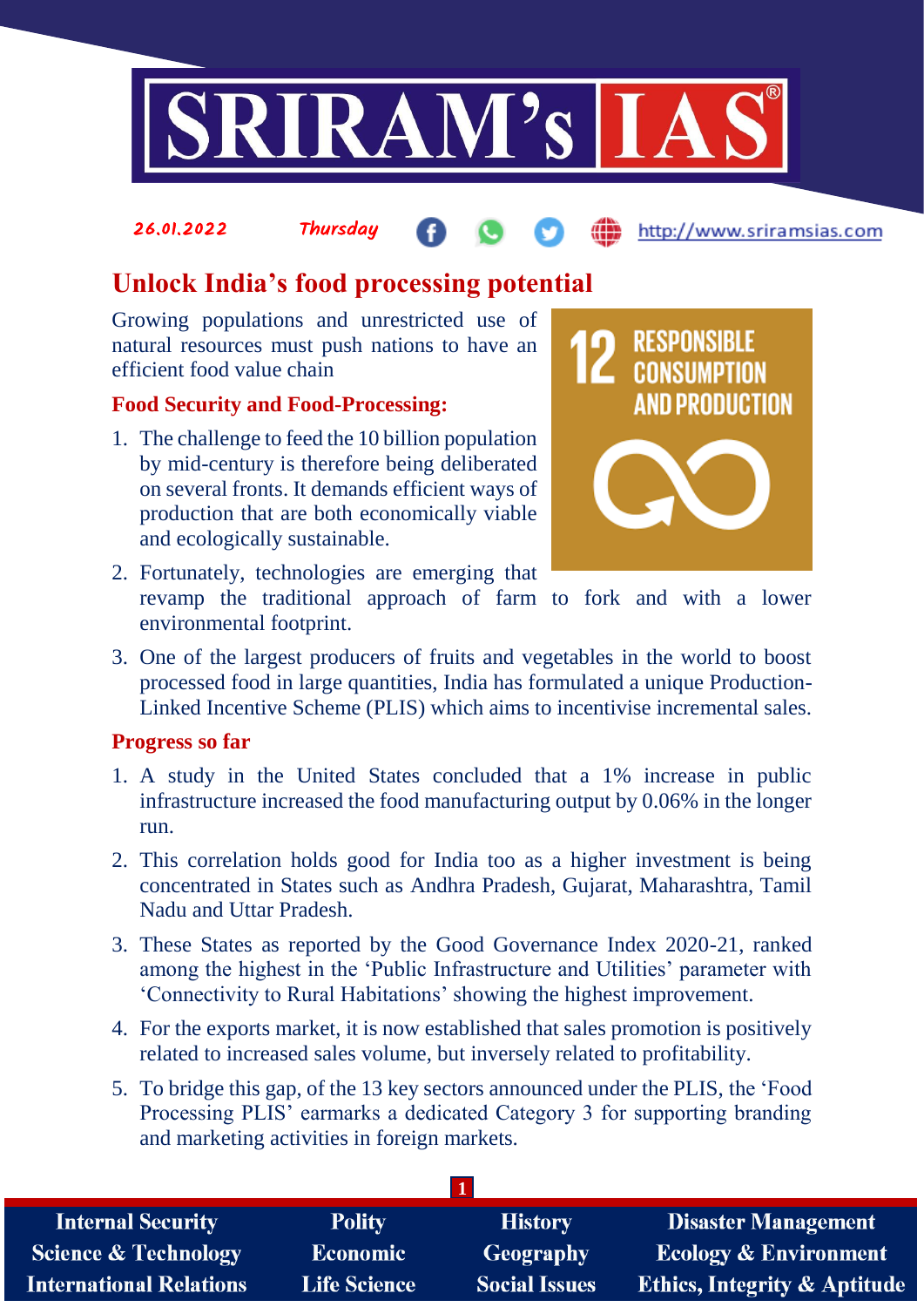

6. This ensures that India's share of value-added products in the exports basket is improved, and it may leverage on its unique geographical proximity to the untapped markets of Europe, the Middle East/West Asia, Africa, Oceania and Japan.

## **Easing access to credit**

- 1. As a result of the novel coronavirus pandemic, the past two years have been witnessing a significant number of people working from home. This has accelerated the demand for products from the ready-to-eat market which saw a rise of approximately 170% in sales volume between March-June 2020, as stated by Netscribes (global data and insights firm).
- 2. The pandemic has bolstered consumer awareness of functional foods, which is expected to provide a launchpad for health-orientated start-ups and microfood processing units.
- 3. However, the access of micro, small, and medium enterprises (MSMEs) to finance is a perennial problem in the country, predominating due to a lack of proper credit history mechanism for MSMEs.
- 4. Smart financing alternatives such as peer-to-peer (P2P) lending hold potential for micro-food processors as can be observed by the United Kingdom Government-owned British Business Bank (akin to India's MUDRA Bank, or Micro Units Development and Refinance Agency Bank) which has helped more than 1,18,000 small businesses get access to more than the U.S.\$17.88 billion.
- 5. Access to working capital has in theory been addressed by the Trade Receivables Discounting System (TReDS), a platform for facilitating the financing/discounting of trade receivables of MSMEs through multiple financiers.
- 6. However, the platform requires considerable scaling-up and simultaneous enforcement of stringent measures for corporates to comply with. Integrating the TReDS platform with the Goods and Service Tax Network's e-invoicing portal will make TReDS more attractive and give relief to financiers.

| <b>Internal Security</b>        | <b>Polity</b>       | <b>History</b>       | <b>Disaster Management</b>              |  |  |
|---------------------------------|---------------------|----------------------|-----------------------------------------|--|--|
| <b>Science &amp; Technology</b> | <b>Economic</b>     | <b>Geography</b>     | <b>Ecology &amp; Environment</b>        |  |  |
| <b>International Relations</b>  | <b>Life Science</b> | <b>Social Issues</b> | <b>Ethics, Integrity &amp; Aptitude</b> |  |  |